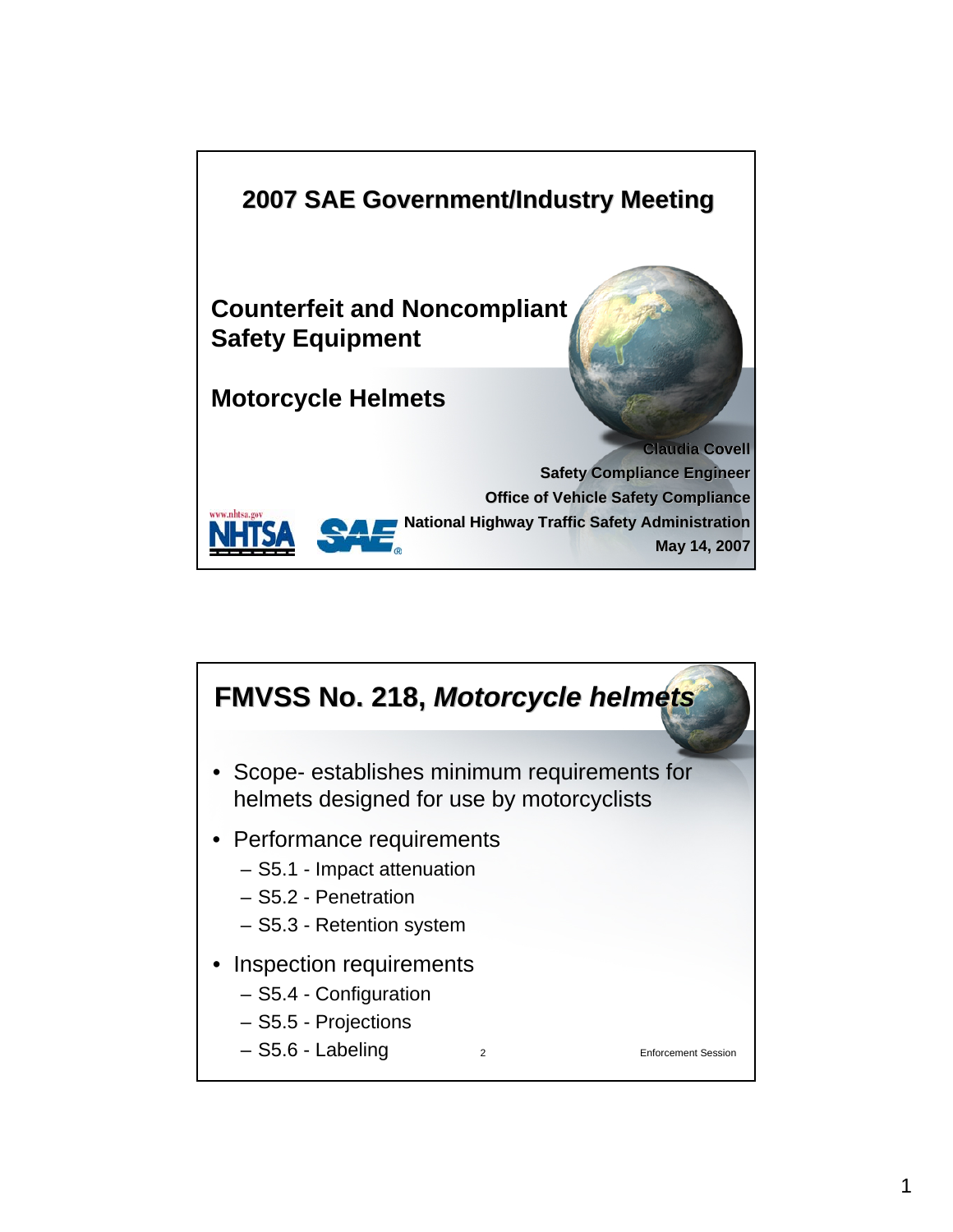## **Manufacturers Manufacturers' Responsibilities**



- Manufacturers' responsibility to ensure helmets designed for on-road use (labeled with symbol "DOT") comply with standard
- Who is a manufacturer? (49 USC 301 §30102)
	- Fabricating Manufacturer
	- Importer
- Responsibilities prior to selling
	- Administrative responsibilities
	- Technical and safety related responsibilities (49 USC 301 §30112, 30115)
- Enforcement Session • Responsibilities after selling (49 USC 301 §30116-30120)

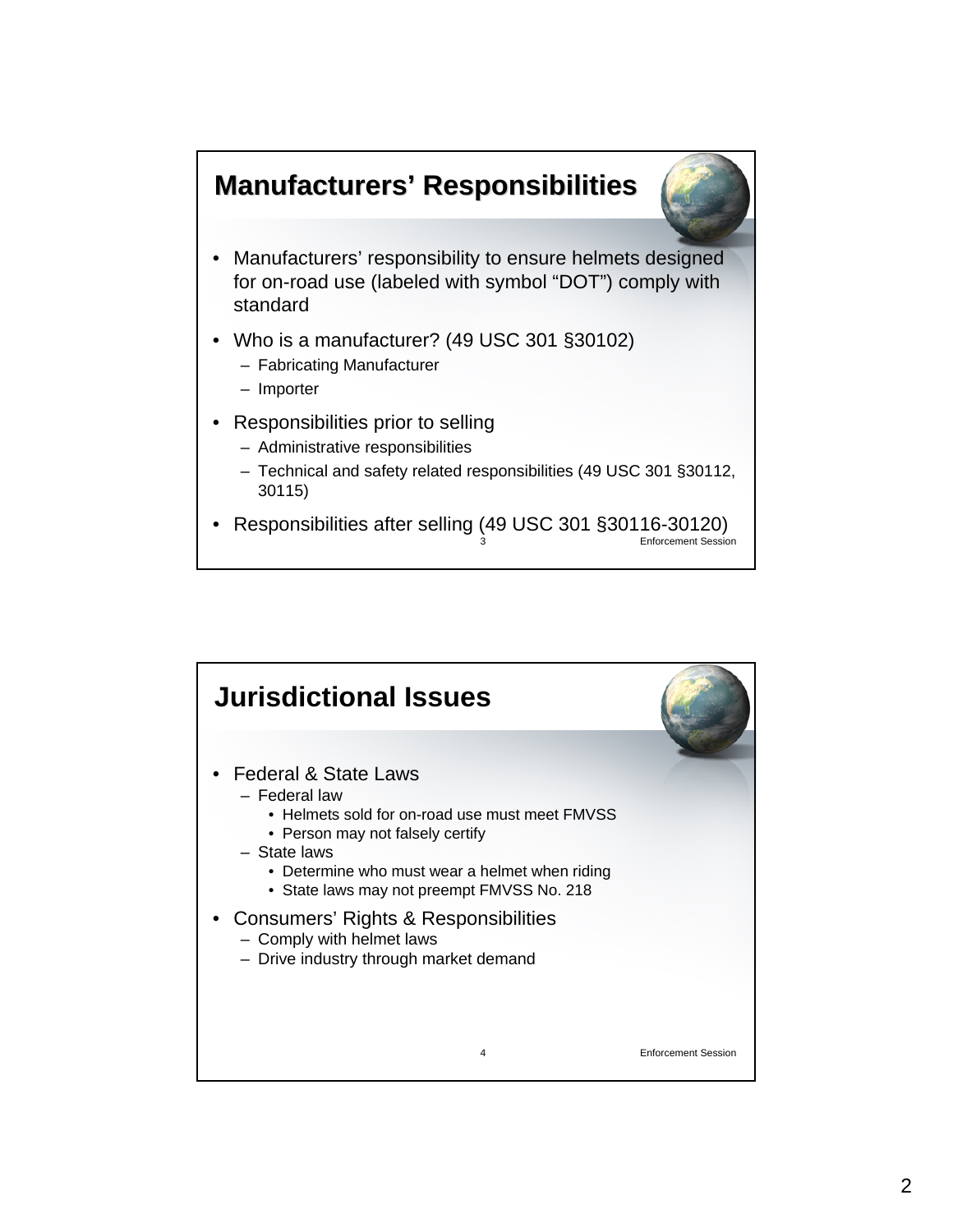

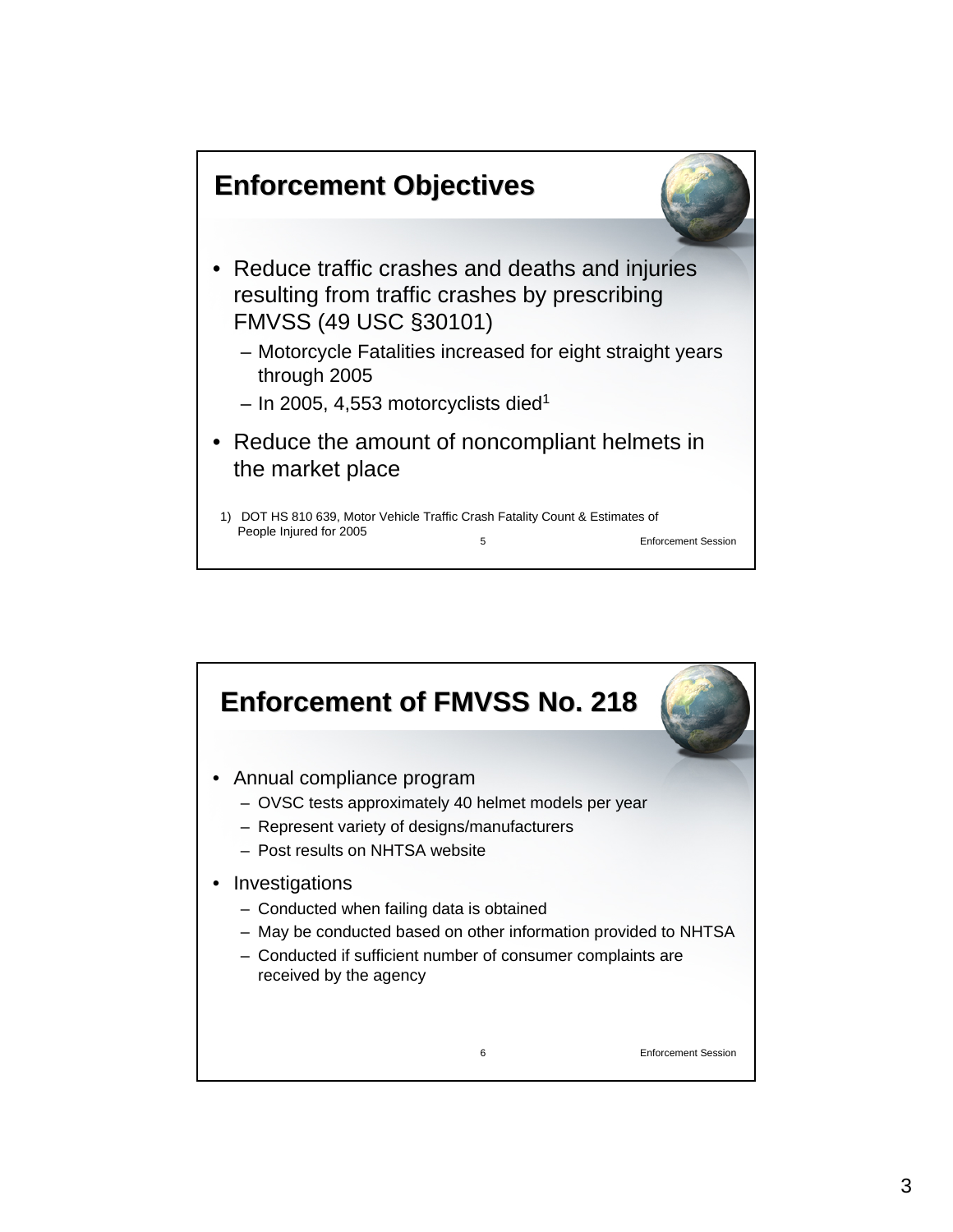| 218 Compliance Program                                                              |        |        |               |  |  |  |  |
|-------------------------------------------------------------------------------------|--------|--------|---------------|--|--|--|--|
|                                                                                     |        |        |               |  |  |  |  |
|                                                                                     | FY2004 | FY2005 | <b>FY2006</b> |  |  |  |  |
| Performance<br>Investigations                                                       | 7      | 5      | 13            |  |  |  |  |
| Labeling<br>Investigations                                                          | 3      | 10     | 5             |  |  |  |  |
| Recalls                                                                             | 4      | 4      | $7^*$         |  |  |  |  |
| <b>Affected Population</b>                                                          | 41,465 | 74,908 | 42,120*       |  |  |  |  |
| * Last updated on February 15, 2007<br>$\overline{7}$<br><b>Enforcement Session</b> |        |        |               |  |  |  |  |

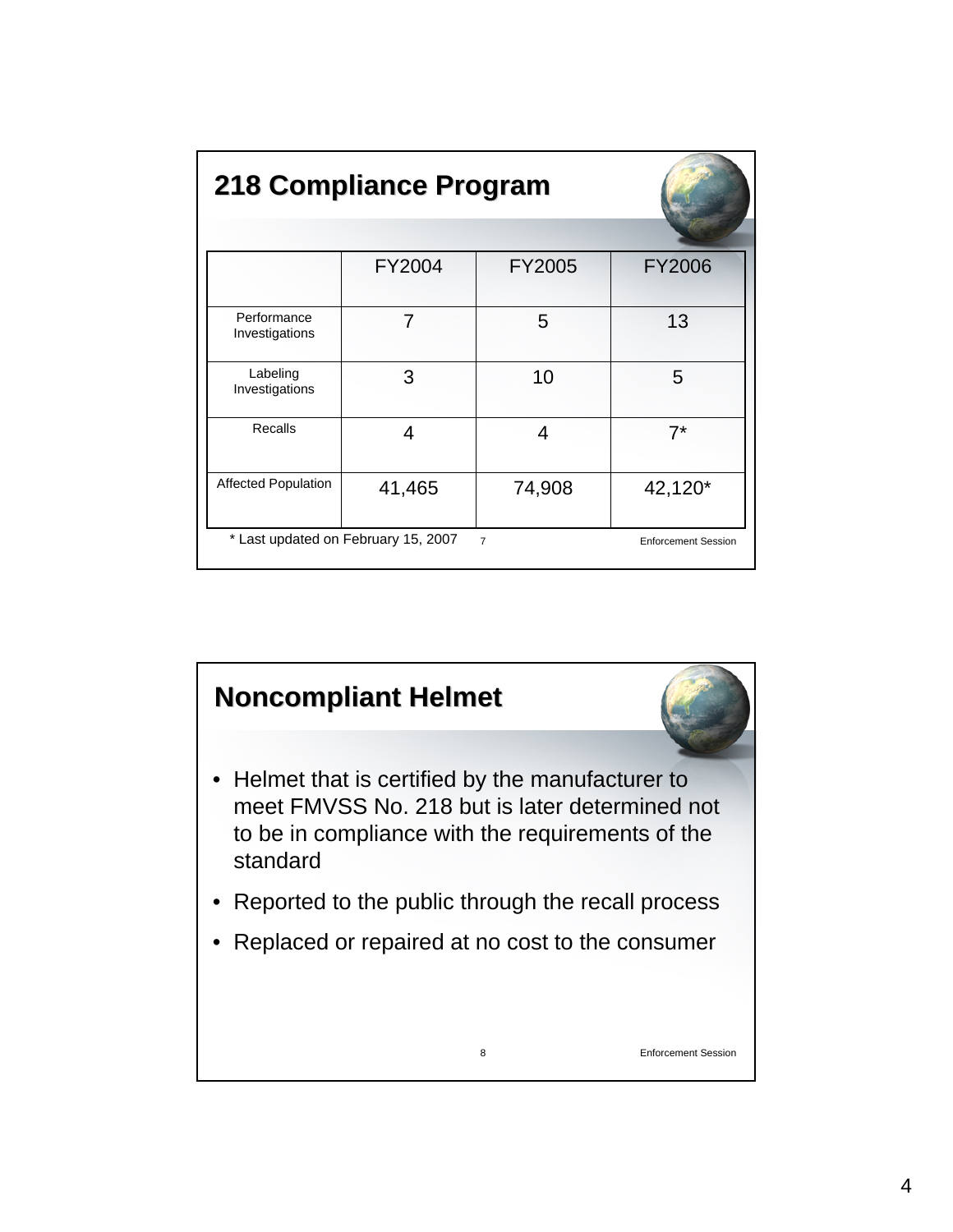

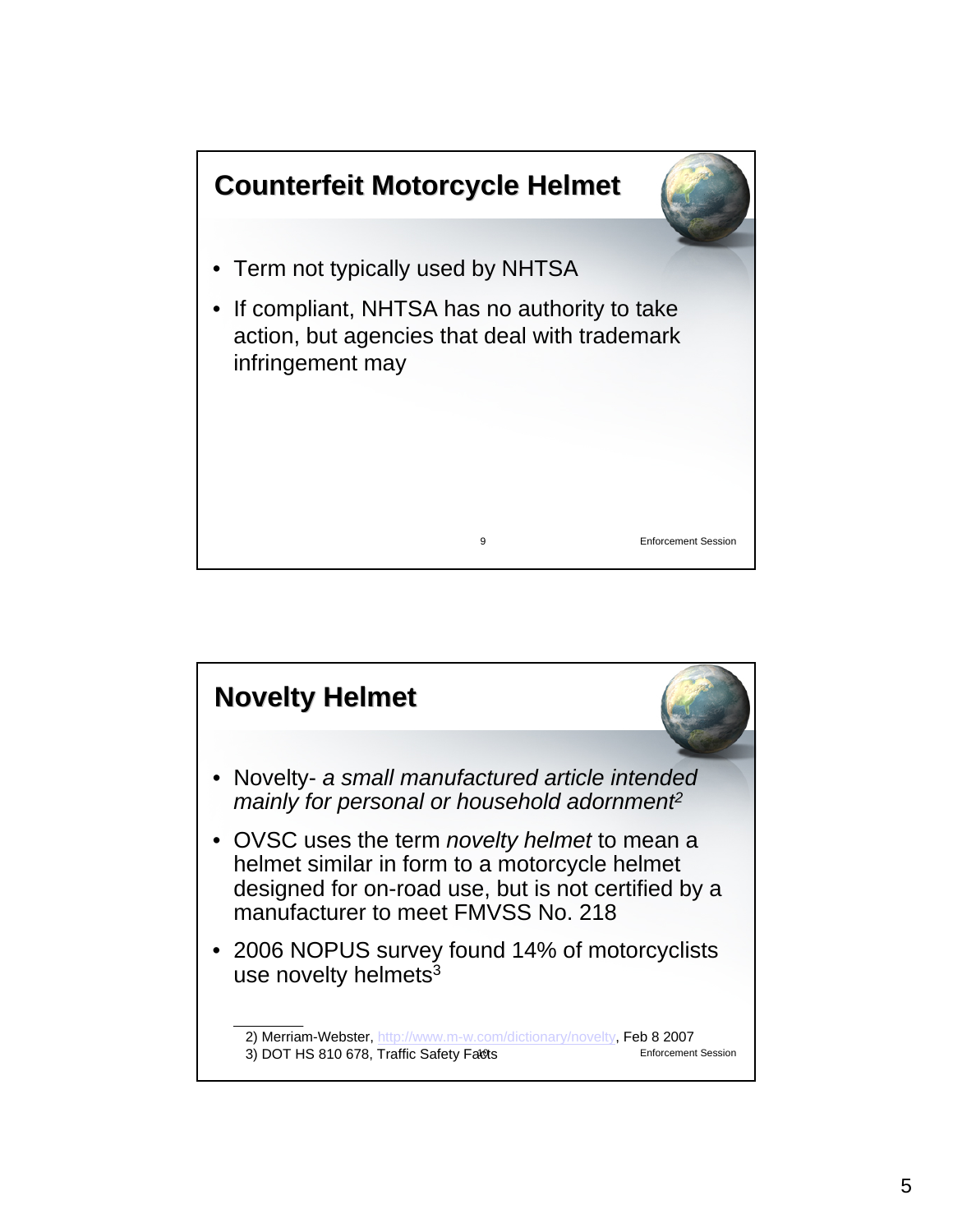

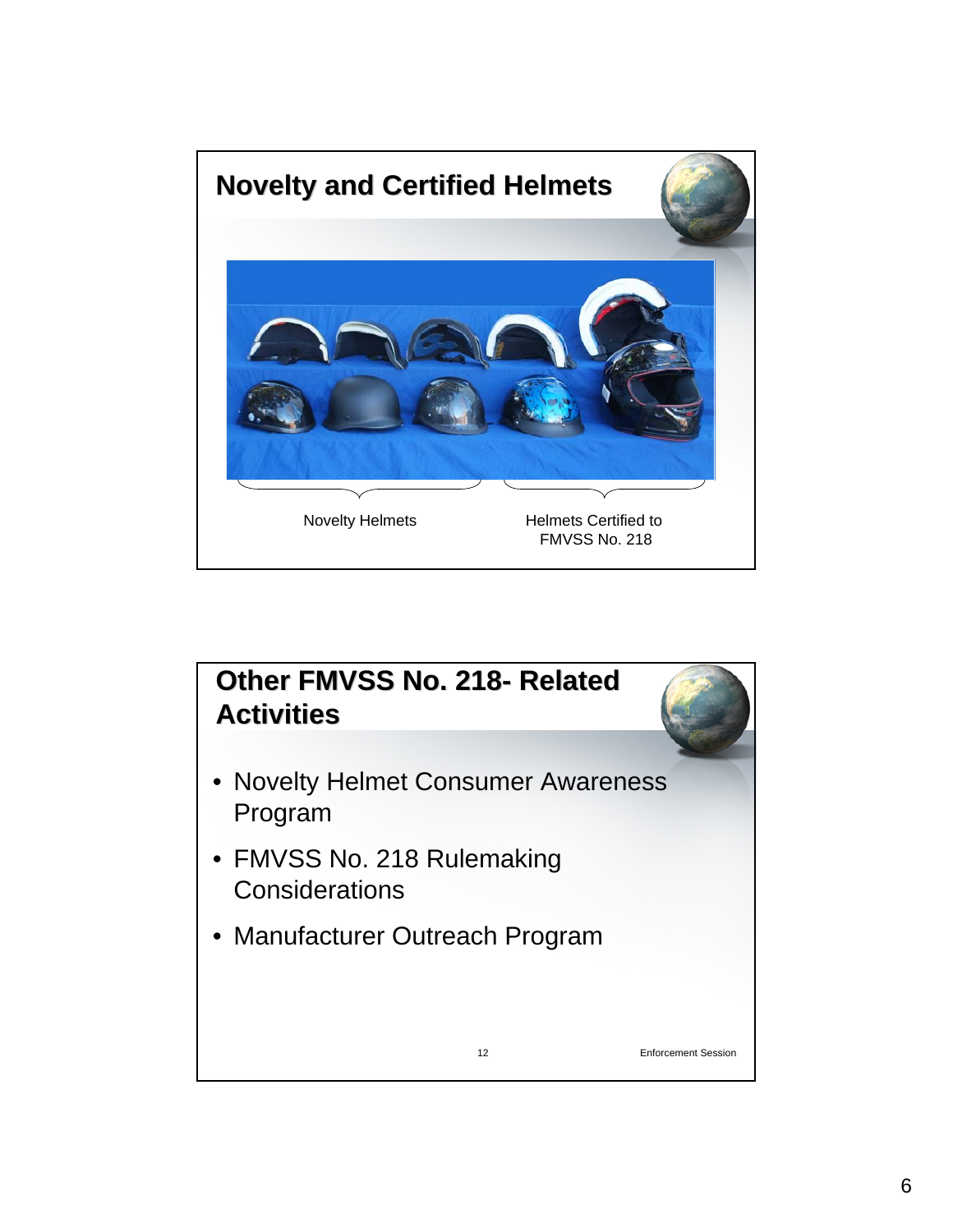

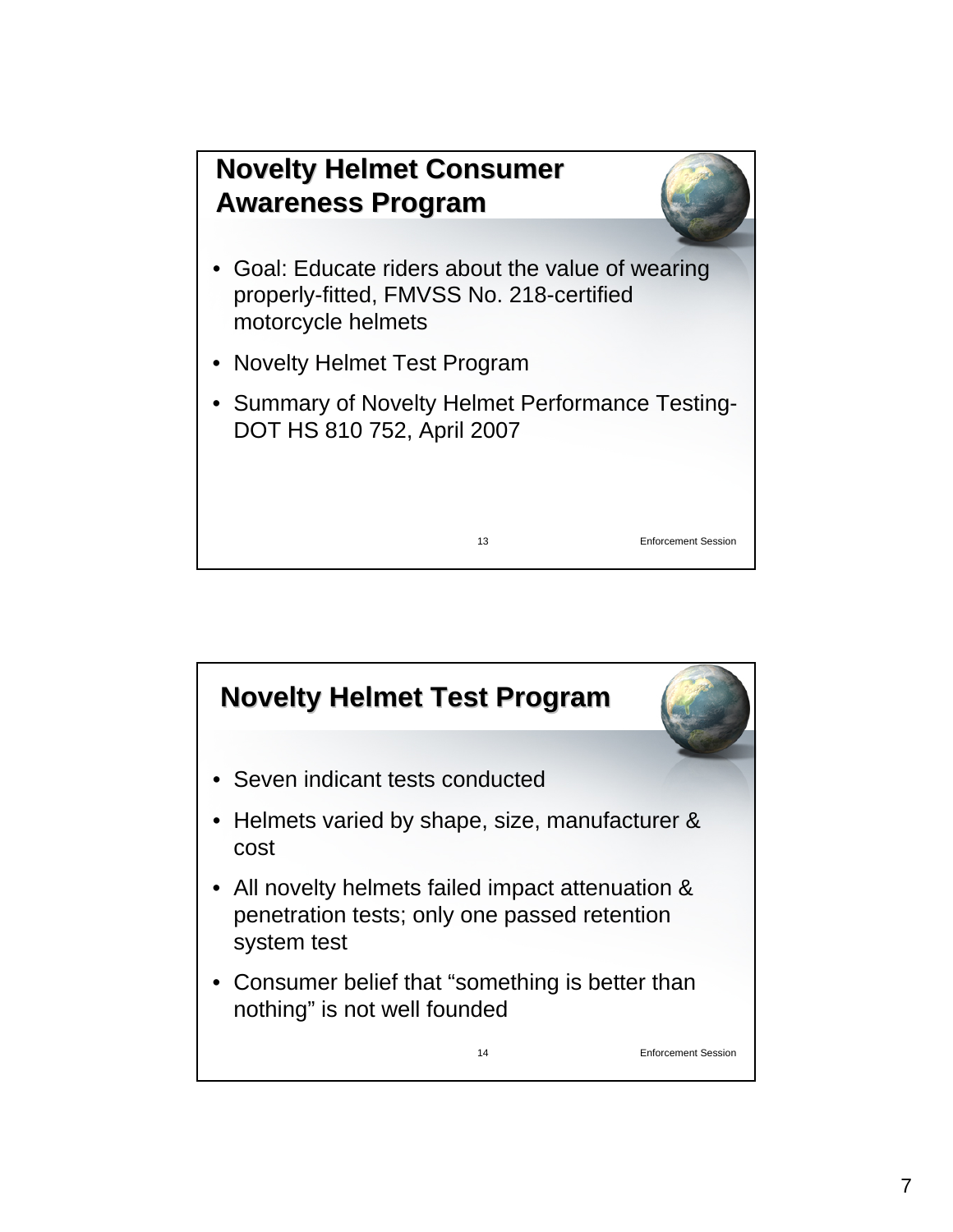| <b>Novelty Helmet Test Results</b> |                                                                                                              |                                   |            |                                                      |                                                      |                                           |                                         |                                         |  |
|------------------------------------|--------------------------------------------------------------------------------------------------------------|-----------------------------------|------------|------------------------------------------------------|------------------------------------------------------|-------------------------------------------|-----------------------------------------|-----------------------------------------|--|
|                                    |                                                                                                              | Supplier, Model*, Size            |            |                                                      |                                                      |                                           |                                         |                                         |  |
|                                    |                                                                                                              | Frenchy's<br>Helmets, Inc. Source | The Helmet | Hot Leathers Helmets 'R                              | Us                                                   | <b>Iron Braid</b>                         | <b>Helmets</b><br>Etc.                  | Barney's<br>Leather                     |  |
| <b>FMVSS No. 218 Requirement</b>   |                                                                                                              | Dante II                          | German     | <b>Hawk Style</b><br>Novelty                         | Smokey<br>Novelty                                    | <b>ACC Polo</b><br>Novelty                | Novelty<br>Super Eagle                  | 100EZ/<br><b>EZ Rider</b>               |  |
|                                    |                                                                                                              | Large                             | Large      | Medium                                               | Medium                                               | Medium/<br>Large                          | Small                                   | Small                                   |  |
| S5.1 Impact<br>attenuation         | Peak accelerations<br>shall not exceed 400q                                                                  | Fail                              | Fail       | Fail                                                 | Fail                                                 | Fail                                      | Fail                                    | Fail                                    |  |
|                                    |                                                                                                              | 989 g                             | 989 g      | 984 g                                                | 988 g                                                | 636 g                                     | 981 g                                   | 992 g                                   |  |
| S5.2 Penetration                   | The striker shall not<br>contact the surface of<br>the test headform                                         | Fail                              | Fail       | Fail                                                 | Fail                                                 | Fail                                      | Fail                                    | Fail                                    |  |
| S5.3 Retention<br>system           | Shall attain the                                                                                             | Fail                              | Pass       | Fail                                                 | Fail                                                 | Fail                                      | Fail                                    | Fail                                    |  |
|                                    | 136.1 kg (300 lb) load Separated at Met<br>without separation<br>and without moving<br>more than 2.5 cm (1") | 101.2 kg<br>$(223 lb)$ load       |            | Separated at<br>requirement 56.7 kg (125<br>lb) load | Separated<br>at 59.9 kg<br>(132 lb) load at ~22.7 kg | Excessive<br>elongation<br>$(50$ lb) load | Excessive<br>elongation<br>at full load | Excessive<br>elongation<br>at full load |  |
|                                    | * Helmets may be sold under different names at other dealers.                                                |                                   |            | 15                                                   |                                                      |                                           |                                         | <b>Enforcement Session</b>              |  |